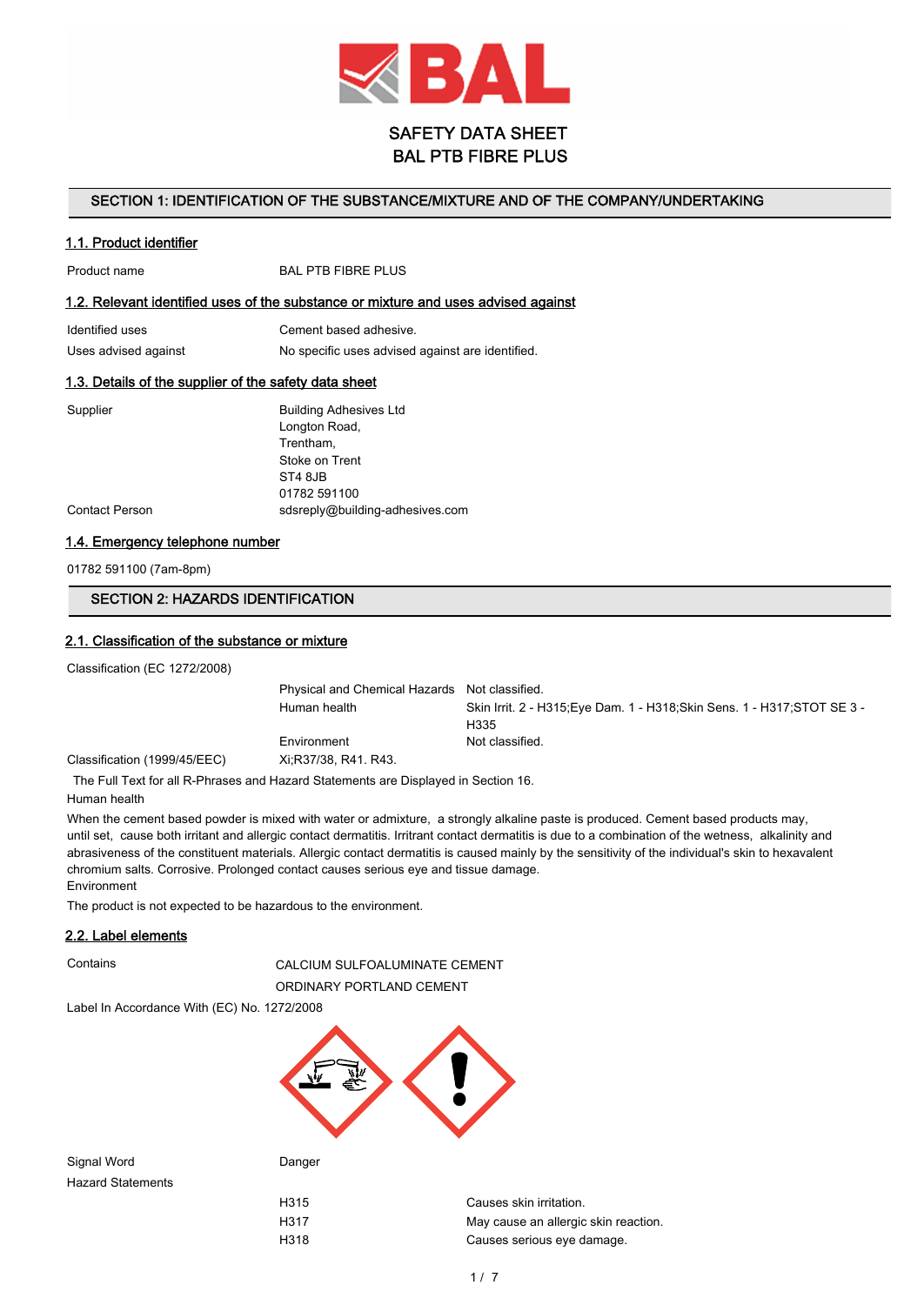| H335             | May cause respiratory irritation.                                                                                                   |
|------------------|-------------------------------------------------------------------------------------------------------------------------------------|
| P <sub>102</sub> | Keep out of reach of children.                                                                                                      |
| P <sub>261</sub> | Avoid breathing dust.                                                                                                               |
| P <sub>280</sub> | Wear protective gloves/protective clothing/eye protection/face protection.                                                          |
| P305+351+338     | IF IN EYES: Rinse cautiously with water for several minutes. Remove<br>contact lenses, if present and easy to do. Continue rinsing. |
| P <sub>501</sub> | Dispose of contents/container in accordance with local regulations.                                                                 |
|                  |                                                                                                                                     |

# 2.3. Other hazards

Precautionary Statements

# SECTION 3: COMPOSITION/INFORMATION ON INGREDIENTS

## 3.2. Mixtures

| CALCIUM SULFOALUMINATE CEMENT                                                                                                    |                   |                                                         | 5-10%  |
|----------------------------------------------------------------------------------------------------------------------------------|-------------------|---------------------------------------------------------|--------|
| CAS-No.: 12004-14-7                                                                                                              | $EC$ No.:         |                                                         |        |
| Classification (EC 1272/2008)<br>Eye Dam. 1 - H318, H319<br>Eye Irrit. 2 - H318, H319<br>Skin Sens. 1 - H317<br>STOT SE 3 - H335 |                   | Classification (67/548/EEC)<br>Xi, R36/37, R41.<br>R43. |        |
| ORDINARY PORTLAND CEMENT                                                                                                         |                   |                                                         |        |
|                                                                                                                                  |                   |                                                         | 10-30% |
| CAS-No.: 65997-15-1                                                                                                              | EC No.: 266-043-4 |                                                         |        |

The Full Text for all R-Phrases and Hazard Statements are Displayed in Section 16.

Composition Comments

This product contains a reducing agent to ensure that the CrVI content of the cement in the product remains below 2ppm during the defined shelf life of the product.

### SECTION 4: FIRST AID MEASURES

### 4.1. Description of first aid measures

General information

Consult a physician for specific advice.

Inhalation

Move the exposed person to fresh air at once. Rinse nose and mouth with water. Get medical attention if any discomfort continues.

Ingestion

NEVER MAKE AN UNCONSCIOUS PERSON VOMIT OR DRINK FLUIDS! Rinse mouth thoroughly. Get medical attention immediately! Skin contact

Remove affected person from source of contamination. Remove contaminated clothing. Wash the skin immediately with soap and water. Get medical attention if irritation persists after washing.

Eye contact

Remove victim immediately from source of exposure. Do not rub eye. Make sure to remove any contact lenses from the eyes before rinsing. Promptly wash eyes with plenty of water while lifting the eye lids. Get medical attention immediately. Continue to rinse.

# 4.2. Most important symptoms and effects, both acute and delayed

Inhalation

Frequent inhalation of dust over a long period of time increases the risk of developing lung diseases.

Ingestion

May cause chemical burns in mouth and throat.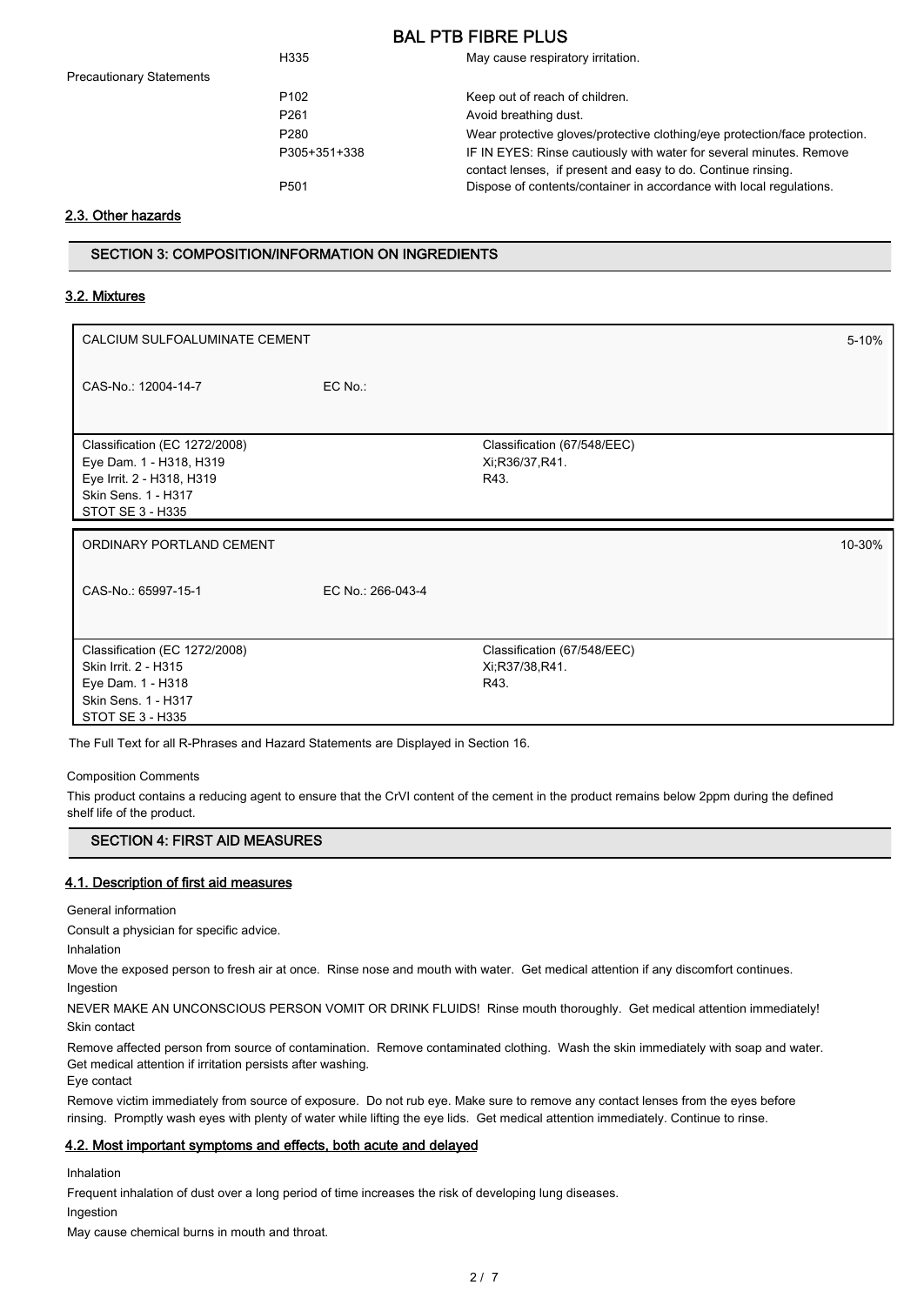Skin contact May cause serious chemical burns to the skin. Eye contact May cause severe irritation to eyes. May cause blurred vision and serious eye damage.

# 4.3. Indication of any immediate medical attention and special treatment needed

No recommendation given, but first aid may still be required in case of accidental exposure, inhalation or ingestion of this chemical. If in doubt, GET MEDICAL ATTENTION PROMPTLY!

#### SECTION 5: FIREFIGHTING MEASURES

### 5.1. Extinguishing media

Extinguishing media The product is not flammable. Use fire-extinguishing media appropriate for surrounding materials.

### 5.2. Special hazards arising from the substance or mixture

Hazardous combustion products During fire, toxic gases (CO, CO2) are formed. Unusual Fire & Explosion Hazards No unusual fire or explosion hazards noted. Specific hazards In case of fire, toxic gases may be formed.

### 5.3. Advice for firefighters

Special Fire Fighting Procedures No specific fire fighting procedure given. Protective equipment for fire-fighters Wear full protective clothing.

## SECTION 6: ACCIDENTAL RELEASE MEASURES

#### 6.1. Personal precautions, protective equipment and emergency procedures

Wear protective clothing as described in Section 8 of this safety data sheet.

#### 6.2. Environmental precautions

Do not discharge into drains, water courses or onto the ground.

#### 6.3. Methods and material for containment and cleaning up

Avoid contact with skin or inhalation of spillage, dust or vapour. Dampen spillage with water. Absorb in vermiculite, dry sand or earth and place into containers. Do not contaminate water sources or sewer. Shovel into dry containers. Cover and move the containers. Flush the area with water.

#### 6.4. Reference to other sections

Wear protective clothing as described in Section 8 of this safety data sheet.

## SECTION 7: HANDLING AND STORAGE

#### 7.1. Precautions for safe handling

Avoid spilling, skin and eye contact. Provide good ventilation. Avoid handling which leads to dust formation.

### 7.2. Conditions for safe storage, including any incompatibilities

Store in tightly closed original container in a dry, cool and well-ventilated place. Keep in original container.

#### 7.3. Specific end use(s)

The identified uses for this product are detailed in Section 1.2.

#### SECTION 8: EXPOSURE CONTROLS/PERSONAL PROTECTION

#### 8.1. Control parameters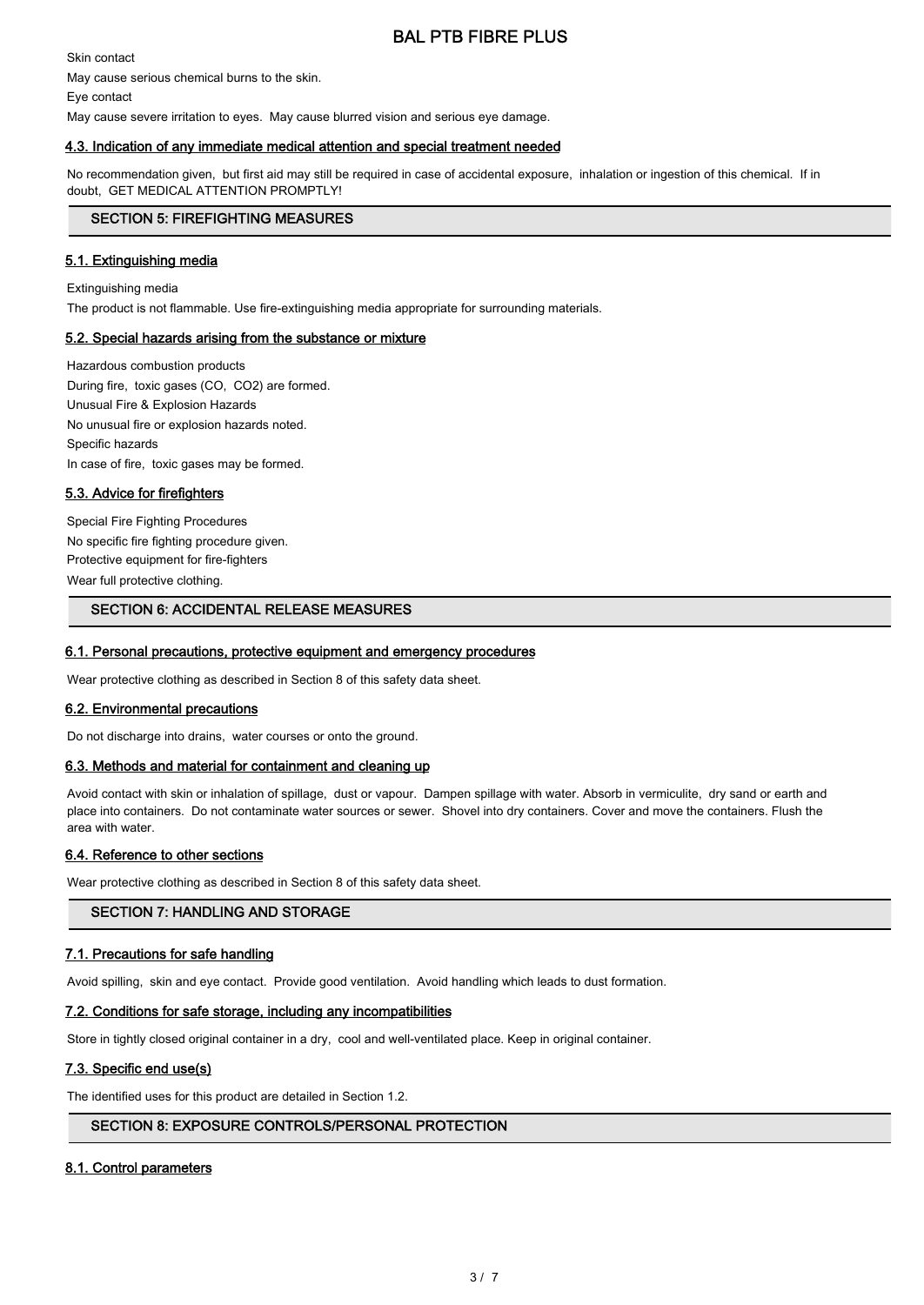| Name                                 | <b>STD</b>       | TWA - 8 Hrs             | STEL - 15 Min | <b>Notes</b> |
|--------------------------------------|------------------|-------------------------|---------------|--------------|
| <b>CALCIUM SULFOALUMINATE CEMENT</b> | <b>WEL</b>       | 4 mg/m $3$<br>resp.dust |               |              |
| <b>IORDINARY PORTLAND CEMENT</b>     | WEL <sup>'</sup> | 4 mg/m $3$              |               |              |

WEL = Workplace Exposure Limit.

Ingredient Comments

WEL = Workplace Exposure Limits

# 8.2. Exposure controls

Protective equipment



Process conditions

Provide eyewash station.

Engineering measures

Provide adequate ventilation. Observe Occupational Exposure Limits and minimise the risk of inhalation of vapours.

Respiratory equipment

If ventilation is insufficient, suitable respiratory protection must be provided. Dust mask/respirator.

Hand protection

Use suitable protective gloves if risk of skin contact.

Eye protection

Wear splash-proof eye goggles to prevent any possibility of eye contact.

Other Protection

Wear appropriate clothing to prevent any possibility of skin contact.

Hygiene measures

DO NOT SMOKE IN WORK AREA! Wash hands at the end of each work shift and before eating, smoking and using the toilet. Promptly remove any clothing that becomes contaminated. When using do not eat, drink or smoke.

# SECTION 9: PHYSICAL AND CHEMICAL PROPERTIES

# 9.1. Information on basic physical and chemical properties

Appearance Powder, dust Solubility Solubility Slightly soluble in water. pH-Value, Conc. Solution 12-13

# 9.2. Other information

# SECTION 10: STABILITY AND REACTIVITY

# 10.1. Reactivity

No specific reactivity hazards associated with this product.

# 10.2. Chemical stability

Stable under normal temperature conditions.

# 10.3. Possibility of hazardous reactions

Not applicable.

# 10.4. Conditions to avoid

Avoid contact with acids. Water, moisture.

# 10.5. Incompatible materials

Materials To Avoid Strong acids. Aluminium powder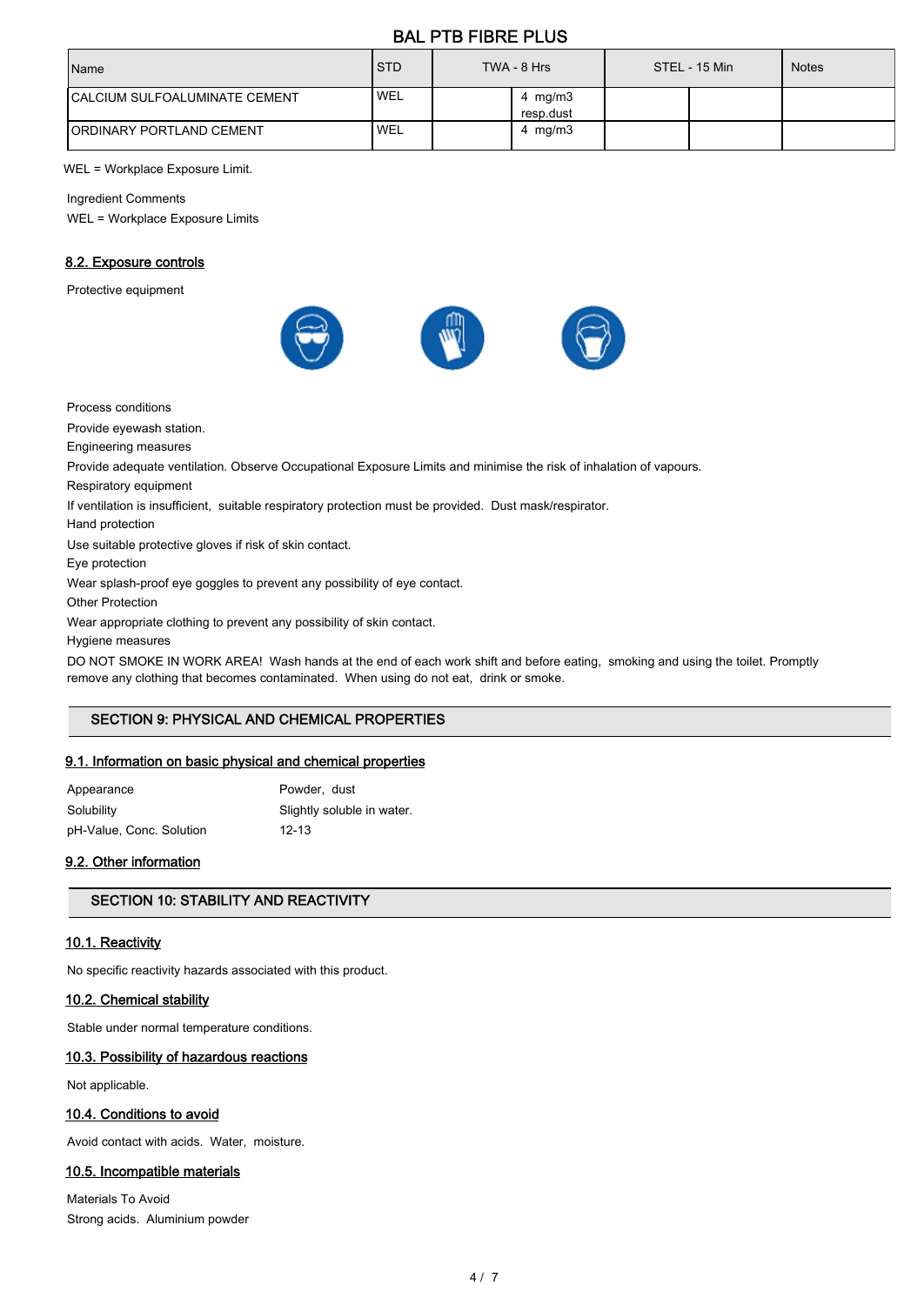#### 10.6. Hazardous decomposition products

Fire creates: Carbon monoxide (CO). Carbon dioxide (CO2).

### SECTION 11: TOXICOLOGICAL INFORMATION

#### 11.1. Information on toxicological effects

#### Inhalation

May cause irritation to the respiratory system. May cause damage to mucous membranes in nose, throat, lungs and bronchial system. Harmful: danger of serious damage to health by prolonged exposure through inhalation.

#### Ingestion

Ingestion may cause severe irritation of the mouth, the oesophagus and the gastrointestinal tract.

#### Skin contact

The product contains a small amount of sensitising substance which may provoke an allergic reaction among sensitive individuals after repeated contact.

#### Eye contact

Risk of serious damage to eyes. May cause chemical eye burns.

Health Warnings

Repeated exposure in excess of the WEL has been linked with rhinitis and coughing. Skin exposure has been linked to allergic chromium dermatitis.

# SECTION 12: ECOLOGICAL INFORMATION

#### **Ecotoxicity**

The product may affect the acidity (pH-factor) in water with risk of harmful effects to aquatic organisms.

### 12.1. Toxicity

The product is not expected to be hazardous to the environment (LC50 aquatic toxicity rating not determined). The addition of cement based product to water will, however, cause the pH to rise and may, therefore, be toxic to aquatic life in some circumstances.

#### 12.2. Persistence and degradability

Not relevant. After hardening, cement presents no toxicity risks. Degradability There are no data on the degradability of this product.

## 12.3. Bioaccumulative potential

Bioaccumulative potential No data available on bioaccumulation.

### 12.4. Mobility in soil

Mobility: The product is non-volatile. The product is insoluble in water and will sediment in water systems.

#### 12.5. Results of PBT and vPvB assessment

No information available.

#### 12.6. Other adverse effects

None known.

# SECTION 13: DISPOSAL CONSIDERATIONS

#### 13.1. Waste treatment methods

Dispose of waste and residues in accordance with local authority requirements. Product that contains >2ppm CrVI should be disposed of according to local legislation or should be treated with a reducing agent before use. Product that is within shelf life may be hydrated with water and disposed of according to local legislation. The hydrated product is not hazardous.

# SECTION 14: TRANSPORT INFORMATION

General The product is not covered by international regulation on the transport of dangerous goods (IMDG, IATA, ADR/RID).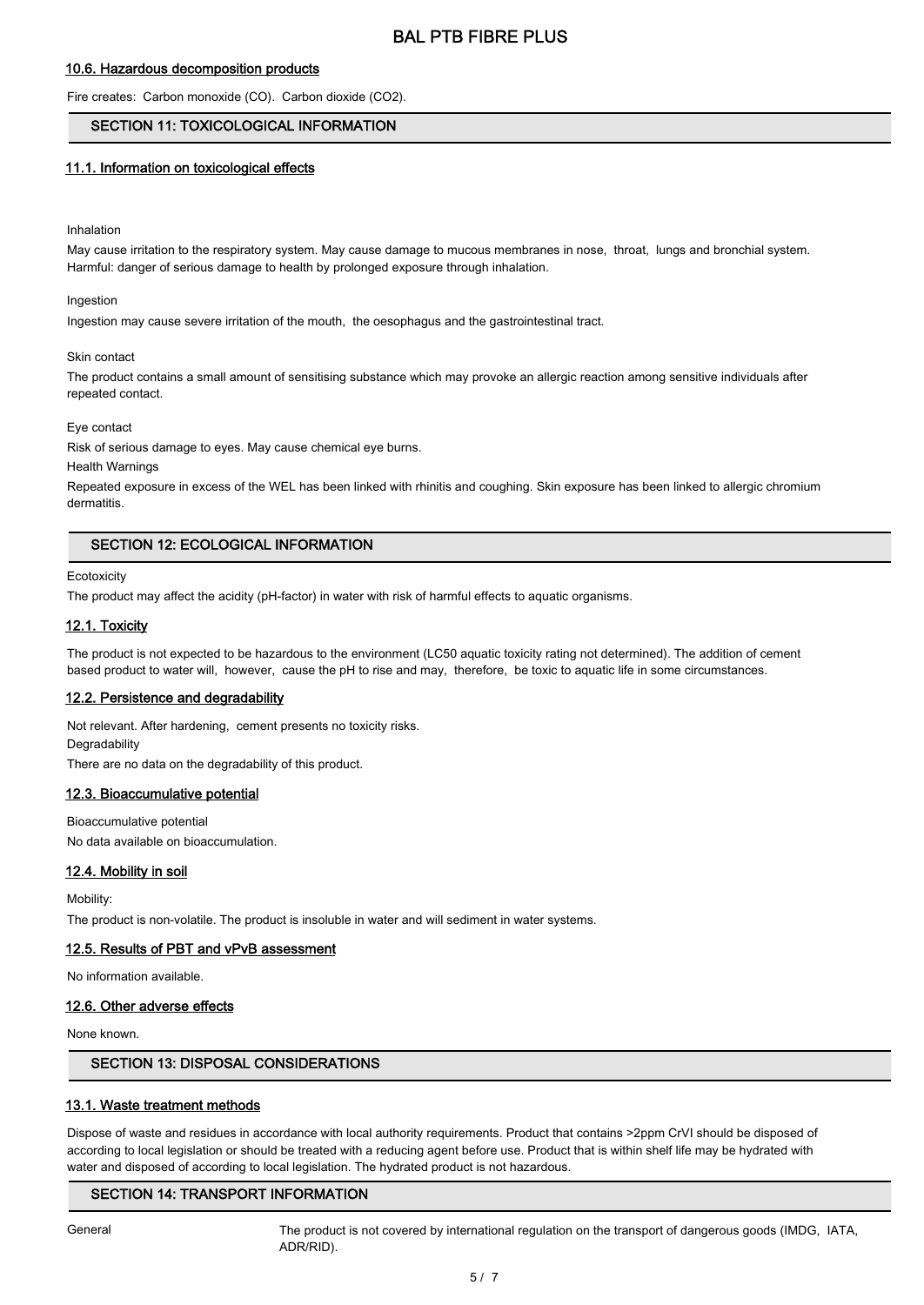| Road Transport Notes | Not Classified  |
|----------------------|-----------------|
| Rail Transport Notes | Not classified. |
| Sea Transport Notes  | Not classified. |
| Air Transport Notes  | Not classified. |

# 14.1. UN number

Not applicable.

# 14.2. UN proper shipping name

Not applicable.

#### 14.3. Transport hazard class(es)

Not applicable. Transport Labels

No transport warning sign required.

# 14.4. Packing group

Not applicable.

# 14.5. Environmental hazards

Environmentally Hazardous Substance/Marine Pollutant No.

# 14.6. Special precautions for user

Not applicable.

# 14.7. Transport in bulk according to Annex II of MARPOL73/78 and the IBC Code

Not applicable.

# SECTION 15: REGULATORY INFORMATION

# 15.1. Safety, health and environmental regulations/legislation specific for the substance or mixture

Statutory Instruments

The Chemicals (Hazard Information and Packaging for Supply) Regulations 2009 (S.I 2009 No. 716).

Approved Code Of Practice

Safety Data Sheets for Substances and Preparations. Classification and Labelling of Substances and Preparations Dangerous for Supply.

Guidance Notes

Workplace Exposure Limits EH40. CHIP for everyone HSG(108).

# 15.2. Chemical Safety Assessment

No chemical safety assessment has been carried out.

# SECTION 16: OTHER INFORMATION

Revision Comments

| 1                    |                                            |
|----------------------|--------------------------------------------|
| Issued By            | <b>Technical Manager</b>                   |
| Date                 | 18.09.15                                   |
| Risk Phrases In Full |                                            |
| R36/37               | Irritating to eyes and respiratory system. |
| R37/38               | Irritating to respiratory system and skin. |
| R43                  | May cause sensitisation by skin contact.   |
| R41                  | Risk of serious damage to eyes.            |